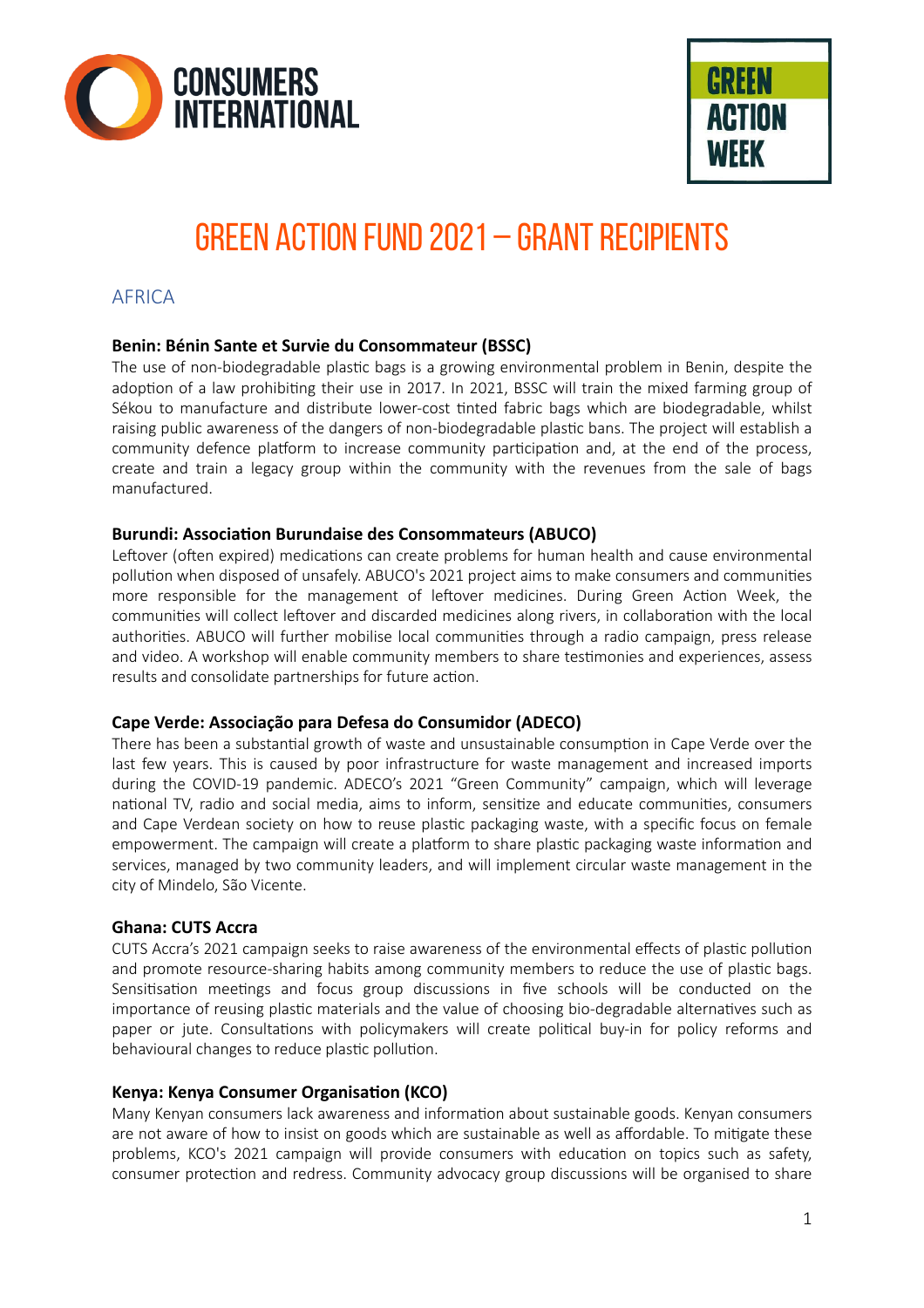views and experiences on how to monitor goods offered to consumers and to promote greater awareness of sustainable goods and services.

#### **Kenya: Youth Education Network (YEN)**

YEN's 2021 campaign will engage learners in five selected schools in Western Kenya where food safety and scarcity are a major problem. In each school, YEN will establish sustainable fruit tree gardens and share knowledge on how to collect and plant seeds to grow nutritious local fruits. A knowledgesharing platform between the schools and local communities will be established to spread indigenous knowledge and skills on food security. The fruit gardens will become teaching centres for sustainable consumption practices, fostering next generation leadership and participatory cultures among learners.

#### **Niger: Associa7on De Défense des Droits des Consommateurs (ADDC-Wadata)**

The production of certain food products during the winter season is not widely practiced in Niger, particularly on the banks of the river and certain waterways. These products are therefore only imported from neighbouring countries at high prices. ADDC-Wadata's campaign looks to improve local production techniques through training semi-skilled men and women who have experience building family gardens for self-consumption. Activities will include: creating and popularising technical sheets on four products (tomato, cabbage, salad, potato); facilitating knowledge-sharing amongst thirty potential producers; and implementing and monitoring production on selected sites.

#### **Rwanda: Rwanda Consumers Rights Protec7on Organiza7on (ADECOR)**

The loss of soil productivity is a serious problem in the Rwamagana district of Rwanda, causing unstable agricultural production. The Girinka policy (one cow per low-income family) is hampered by manure distribution inequality. ADECOR's 2021 project will encourage the sharing of livestock manure within the community. An association and inclusive steering committee from different layers of the community will be created to communicate the importance of peer to peer manure sharing in order to restore degraded land and protect against climate change.

#### Senegal: Association pour la Défense de l'Environnement et des Consommateurs (ADEC)

The prevalence of foodborne illness is a serious public health problem in Senegal. ADEC aims to increase consumer awareness and redirect consumer choice towards products free of pesticides and other hazardous chemicals. To do this, ADEC plans to strengthen the capacity of women's groups, young people and other vulnerable groups to adopt good hygiene practices, preserve the living environment, and practise techniques of micro gardening. Community nurseries will also be established, supplying households with various plants. The activities will establish a dynamic interaction between the different stakeholders and will promote the sharing of products.

#### **Sudan: Sudanese Consumers Protection Society (SCPS)**

Waste mismanagement is a serious issue in Sudan, causing the contamination of both surface and ground water. This in turn has devastating impacts on human health and the environment. SCPS's 2021 project will launch a national campaign for tackling electronic waste in Sudan. The activities will take place in partnership with the local school systems in Sudan and will create awareness amongst learners about the safe management of waste. School communities will also be involved in adopting recycling bins of electronic waste.

#### **Zambia: CUTS Lusaka**

Food insecurity and undernourishment is a large problem in Zambia, exacerbated by mono-crop diets. A lack of information for consumers on the benefits of a diverse, sustainable diet has contributed to a lack of diversification along the food supply chain. CUTS Lusaka's project seeks to speed up the process of changing consumption patterns through generational knowledge sharing. Communities will develop and distribute a recipe booklet and an inter-generational school food fair will be organised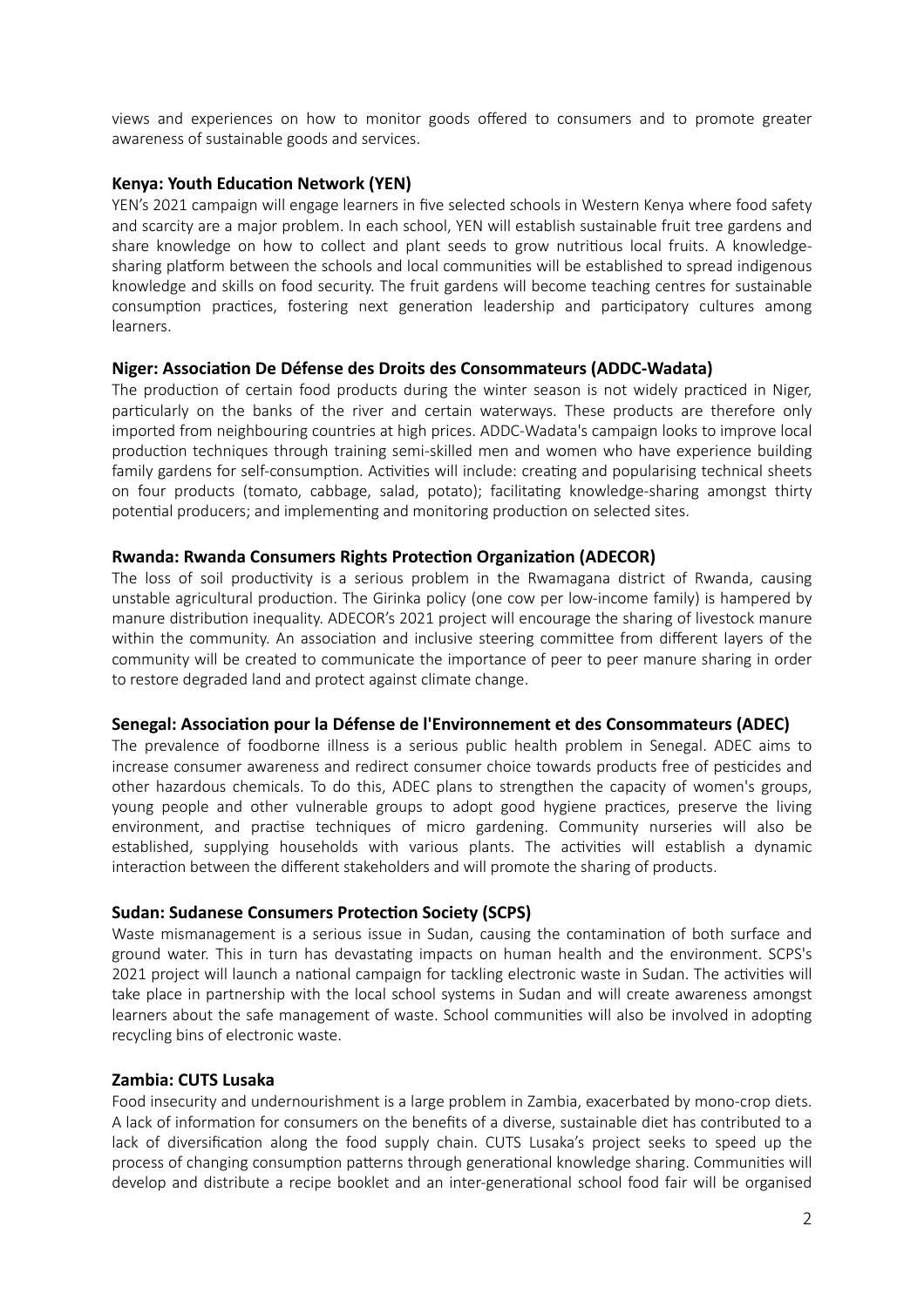where recipes will be shared and cooked. These activities aim to encourage diet diversification and the diversification at production level for joint environmental and health benefit.

#### **Zimbabwe: Consumer Council of Zimbabwe (CCZ)**

Consumers in Zimbabwe often struggle to meet their dietary requirements, which has been exacerbated by the destruction of livelihoods caused by the COVID-19 pandemic. CCZ's 2021 campaign intends to promote sustainable herbal backyard gardening in order to mitigate challenges brought about by malnutrition. CCZ has clubs in various communities which will be used as conduits for sharing information: five Consumer Action clubs will be trained by members who are already practising herbal gardening. Clubs will be taught how to grow herbs such as dill, mint, lemon grass, aloe vera, and zumbani, a local tea historically used in flu fighting and immune system boosting.

## ASIA PACIFIC

## **Fiji: Consumer Council of Fiji (CCF)**

As demand for food and agricultural products increases, unsustainable farming activities such as deforestation have increased in Fiji. Uncontrolled and unsustainable deforestation causes extreme soil erosion and results in lost productivity, as well as more frequent and extensive flooding. CCF's 2021 project aims to leverage the *Solesolevaki* (sharing and working together in native language) culture of Fijians to collectively advocate and educate villages on the impact of uncontrolled deforestation. The project will see a close collaboration between the Consumer Council, Ministry of Agriculture along with village heads who will jointly come up with amicable solutions.

#### **India: Citizen consumer and civic Action Group (CAG)**

Many in India still do not recognise the importance of sharing cultures, with high levels of consumption leading to unsustainable living and growing inequity in access to goods and services. CAG's 2021 project aims to set up a 'Sharing Network' of consumers to understand, share and practice the concept of sharing and sustainable consumption, with a focus on the next generation. A cartoon booklet will be prepared and distributed to educate young people about the importance of sustainable consumption, along with a sharing event for used toys. Essay-writing and storytelling competitions will be conducted among school children to motivate them to practice sharing cultures for a healthy and sustainable future.

## **India: Consumer Education and Research Centre (CERC)**

COVID-19 has had many negative social and environmental impacts in India, including the increased marginalisation of migrant workers, a rise in inequality, inadequate sharing of medical supplies, and a growing waste problem from unsustainable consumption. CERC's 2021 campaign will mitigate each of these problems by establishing sharing community practices. The campaign will create a sharing platform between the resident community and migrant and daily wage labour community, run physical collection centres for the sharing of goods between target groups, disseminate video appeals to people to share household items and not to hoard COVID-19 medical supplies, and undertake training activities around waste disposal and reuse.

#### **India: Voluntary Organisation in Interest of Consumer Education (VOICE)**

Plastic pollution is a large and growing problem in India, with various environmental and social impacts. Consumer VOICE's 2021 campaign will be conducted remotely, and aims to help youths, consumers and women's groups to tackle plastic pollution. The campaign will educate and sensitize these target groups to the problem through webinars, videos and social media and encourage them to take concrete steps to reduce plastics in their consumption habits.

#### **Indonesia: Lembaga Konsumen Yogyakarta (Yogyakarta Consumers Ins7tute (YCI)**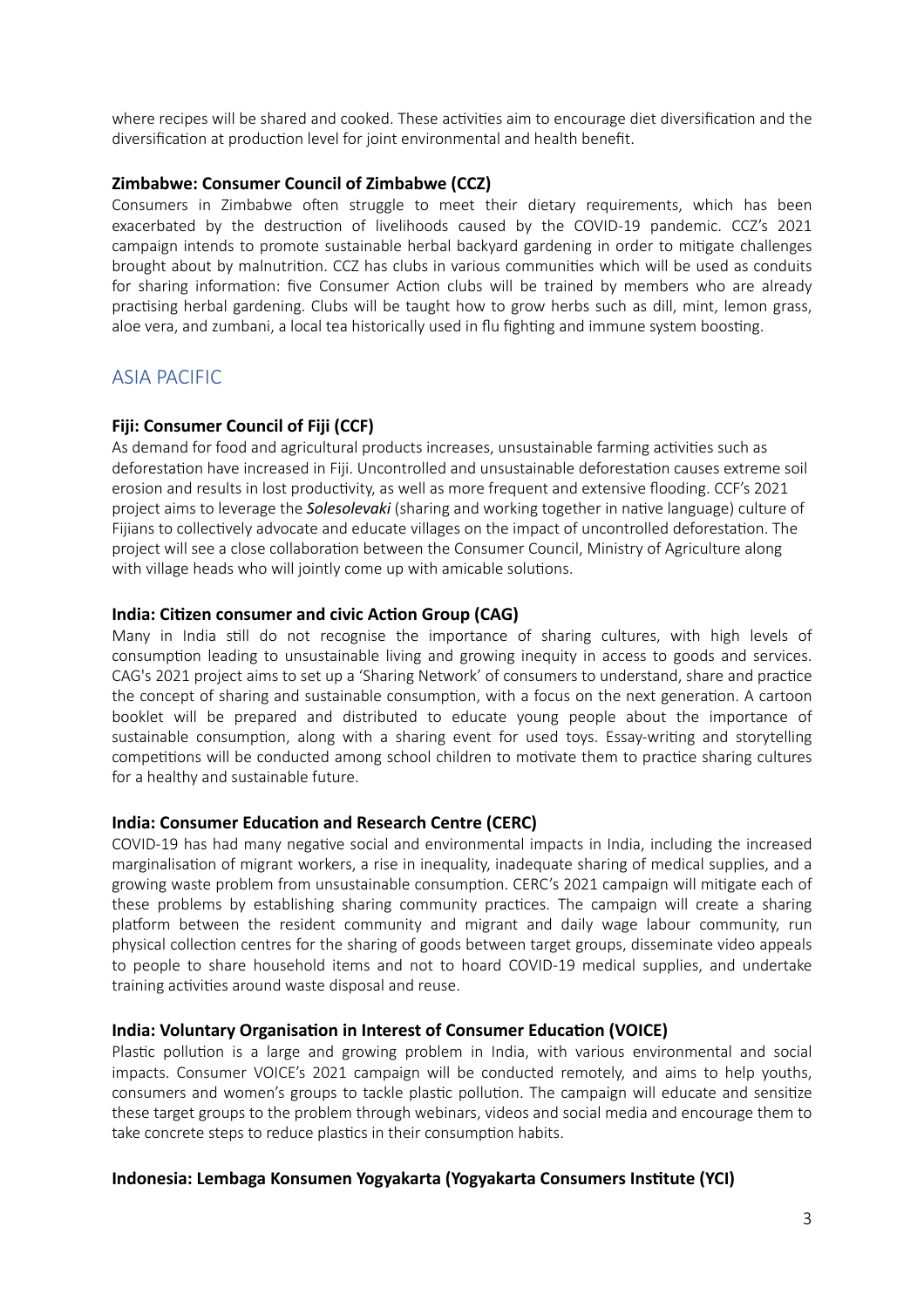YCI's 2021 campaign aims to build the capacity of women farmers to cultivate, harvest and market rhizome plants in their home yards. The campaign if successful will help to conserve local rhizome plants as a wealth of biodiversity and increase local family incomes through the establishment of herbal medicine businesses. Activities will include awareness training on the benefits of local rhizomes and the importance of sharing resources in the community, as well as practising rhizome planting and cultivation in rural village communities.

#### **Malaysia: Consumers' Association of Penang (CAP)**

The promotion of intensive industrial agriculture in Malaysia has led to soil degradation, environmental pollution and destruction, the contamination of food with pesticides, hormones and toxins, and a dependence on fossil fuels and agrochemicals. CAP's 2021 campaign aims to foster a sharing community that can assist in recapturing the food and seed systems. The project will advance food and seed sovereignty by building solidarity among consumers through the sharing of knowledge and seeds during Green Action Week events. Sharing communities will be using existing virtual and physical platforms initiated by CAP.

## **Nepal: Social Economic Welfare Action for Women and Children (SEWA)**

SEWA's 2021 project will focus on building sharing communities across generational divides. The project will help traditionally skilled local artisans, women and youths to lead social enterprises on a common platform. If successful, the campaign will the lead the way towards the creation of a more green and inclusive economy in Nepal. SEWA will partner with Samsara Creation to conduct a virtual incubation program where local artisans and young social entrepreneurs participate in training related to co-creation, skills sharing, knowledge exchange, product development and the marketing of the sustainable products.

#### **Pakistan: TheNetwork for Consumer Protection in Pakistan**

Food insecurity is a large problem in Pakistan and in urban areas, there is a significant lack of fresh and organic food, with vegetables and fruits sold at unaffordable prices. TheNetwork's project will address the issue of food insecurity by reviving the older tradition of mutual support. Urban gardening allows communities to help each other in setting up shared plots in their backyards and balconies for fruits and vegetables. TheNetwork will teach targeted participants of Rawalpindi city to develop kitchen or community gardens, with the combined aims of relieving the economic burden on consumers, improving diets, and adding greenery to urban environments.

## MIDDLE EAST

#### **Lebanon: Consumers Lebanon (CL)**

Waste generated from toys is a significant problem in Lebanon, whilst many families cannot afford any toys for their children. Consumers Lebanon's 'Re-play' campaign aims to reduce the waste from plastic and electronic toys by sharing unwanted toys with other children who would like to have them for reuse. An online platform, moderated in partnership with local municipalities and NGOs, will enable community members to connect and share used items an interactive, user-friendly space. Consumers Lebanon will organise awareness raising activities, including three webinars, to promote the campaign.

#### **Yemen: Yemen Association for Consumer Protection (YACP)**

In Yemen, women are still subject to many restrictions, and targeting them directly is one of the most important ways to contribute to sustainable development. YACP's 2021 project aims to develop environmental awareness among women and to strengthen their role in spreading sustainable cultures in society. The awareness campaign will focus on reducing plastic pollution, disposing safely of hazardous waste, recycling, green spaces and home gardens, organic agriculture, encouraging